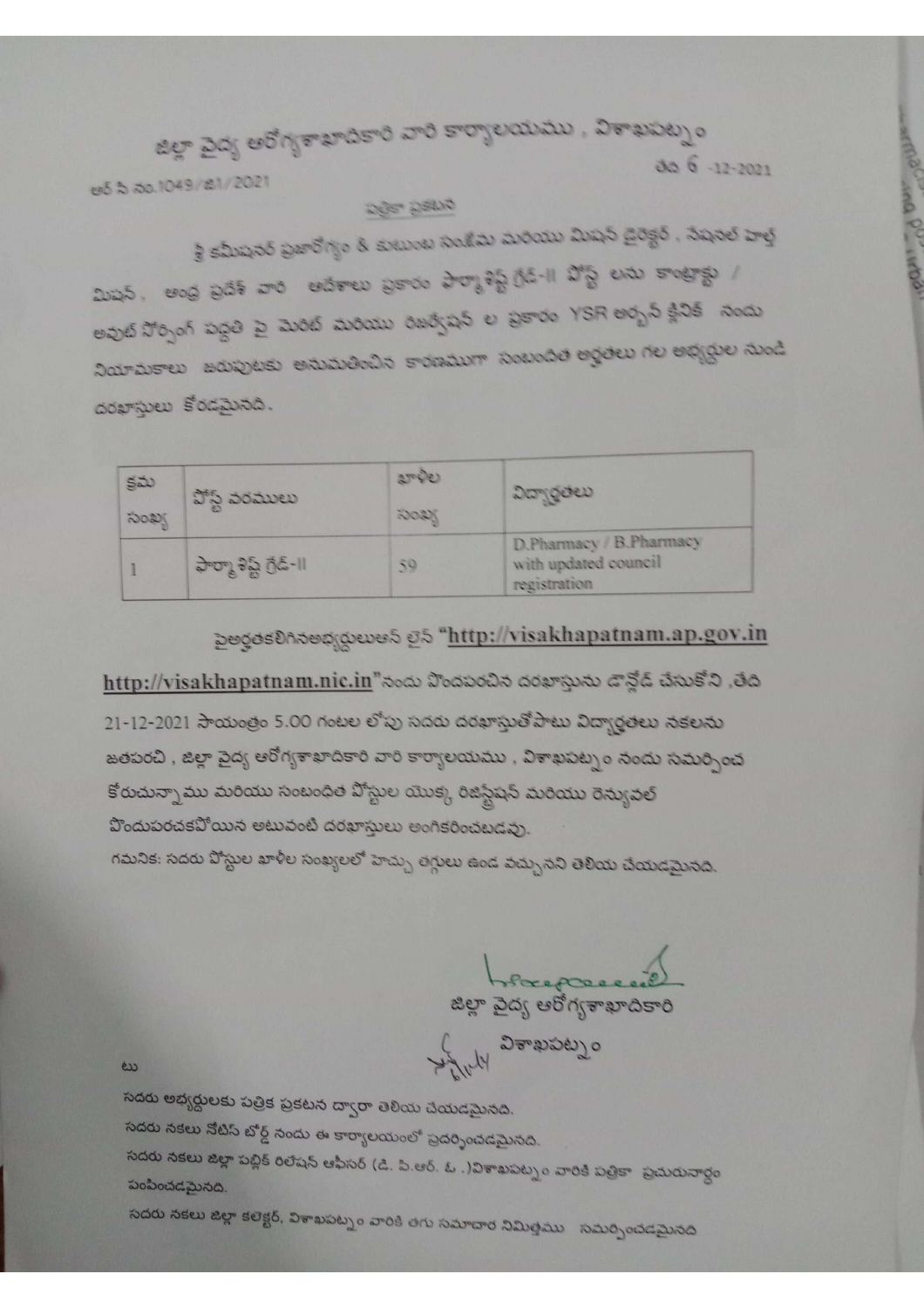## **APPLICATION FOR THE POST OF PHARMACIST GR.II (TO WORK ON CONTRACT BASIS UNDER YSR URBAN CLINIC )**

|               |                                                  |                              | ANDHRA PRADESH MEDICAL AND HEALTH SERVICES                                                                    |  |              |                             |                             |          |                 |  |
|---------------|--------------------------------------------------|------------------------------|---------------------------------------------------------------------------------------------------------------|--|--------------|-----------------------------|-----------------------------|----------|-----------------|--|
|               | Regd. No.                                        |                              |                                                                                                               |  |              | <b>Application No.:</b>     |                             |          |                 |  |
|               |                                                  |                              | (To be given by DM & HO/ Office for their respective cadre)                                                   |  |              |                             |                             |          |                 |  |
| 1.            | Name of the Applicant :-<br>(in Block Letters)   |                              |                                                                                                               |  |              |                             |                             |          |                 |  |
| 2.            | Name of the Father<br>$\mathcal{L}$              |                              |                                                                                                               |  |              |                             |                             |          |                 |  |
| 3.            | Name of the Mother :-<br>Latest Passport<br>size |                              |                                                                                                               |  |              |                             |                             |          |                 |  |
| 4.            | photo<br>Name of Husband/Wife(if married) :-     |                              |                                                                                                               |  |              |                             |                             |          |                 |  |
| 5.            | Gender:                                          |                              | 6. Date of Birth & Age:                                                                                       |  |              |                             |                             |          |                 |  |
| 7             | Religion:                                        |                              | 8. OC/BC-A,BC-B,BC-C,BC-D,<br>BC-E/SC/ST:-                                                                    |  |              |                             |                             |          |                 |  |
| 9.            | Address                                          |                              | House Number<br>Village / Town<br>District<br>Pin code<br>Phone<br>Email id                                   |  |              |                             |                             |          |                 |  |
| 10.           |                                                  |                              | Whether belongs to Physically handicapped<br>(Latest Certificate issued by Medical Board to be enclosed):     |  |              |                             | YES/No                      |          |                 |  |
| 11.           |                                                  |                              | If belongs to Ex-Servicemen; length of service in armed force<br>(Certificate to that effect to be enclosed): |  |              |                             | YES/No                      |          |                 |  |
| 12.           |                                                  |                              | NATIVITY (As per certificate issued by Tahasildar (Under the provision of                                     |  |              |                             |                             |          |                 |  |
|               |                                                  | <b>Study Certificates</b>    | <b>School Name</b>                                                                                            |  | Village      | Mandal                      | District                    |          | Year of passing |  |
|               | 4th                                              |                              |                                                                                                               |  |              |                             |                             |          |                 |  |
|               | 5th                                              |                              |                                                                                                               |  |              |                             |                             |          |                 |  |
|               | 6th                                              |                              |                                                                                                               |  |              |                             |                             |          |                 |  |
| 13.           | 7th                                              |                              |                                                                                                               |  |              |                             |                             |          |                 |  |
|               | 8th                                              |                              |                                                                                                               |  |              |                             |                             |          |                 |  |
|               | 9th                                              |                              |                                                                                                               |  |              |                             |                             |          |                 |  |
|               | 10th                                             |                              |                                                                                                               |  |              |                             |                             |          |                 |  |
| 14            | <b>SSC Marks list</b>                            |                              | Year of passing<br>Name of school                                                                             |  |              | Certificate enclosed YES/No |                             |          |                 |  |
| 15            |                                                  | Inter marks list             | Year of passing<br>Name of College                                                                            |  |              | Certificate enclosed YES/No |                             |          |                 |  |
| 16            |                                                  | Ph.GR.II Provisional:        | Year of passing<br>Name of College                                                                            |  |              |                             | Certificate enclosed YES/No |          |                 |  |
| 17.           |                                                  | Ph.GR.II Marks list          |                                                                                                               |  |              | Certificate enclosed YES/No |                             |          |                 |  |
| 18.           |                                                  | counsel registration         |                                                                                                               |  |              |                             | Certificate enclosed YES/No |          |                 |  |
| 19.           |                                                  | counsel registration Renewal |                                                                                                               |  |              |                             | Certificate enclosed YES/No |          |                 |  |
|               |                                                  |                              | Experience certificate in Govt. Sector                                                                        |  |              |                             | Certificate enclosed YES/No |          |                 |  |
| 20.           |                                                  | Contract/Outsourcing basis   |                                                                                                               |  |              |                             |                             |          |                 |  |
|               |                                                  |                              | 21. Marks obtained in Academic & Technical Qualification Exam:                                                |  |              |                             |                             |          |                 |  |
| Type of       |                                                  |                              | Please specify Qualifying                                                                                     |  | Month & Year | Maximu                      |                             | Marks    | Percentage      |  |
| Qualification |                                                  |                              | Examination (SSC/ Inter/<br><b>Technical Certificate Course)</b>                                              |  | of Passing   | m Marks                     |                             | Obtained | of Marks        |  |
| Academic      |                                                  | SSC/Intermediate             |                                                                                                               |  |              |                             |                             |          |                 |  |
| Technical     |                                                  | Technician                   | Diploma in Pharmacy/Lab                                                                                       |  |              |                             |                             |          |                 |  |
|               |                                                  |                              |                                                                                                               |  |              |                             |                             |          |                 |  |

### **DECLARATION**

I do hereby declare that all the above facts are true and correct. I further declare that if anything found incorrect I shall be liable for termination from service with immediate effect without any notice.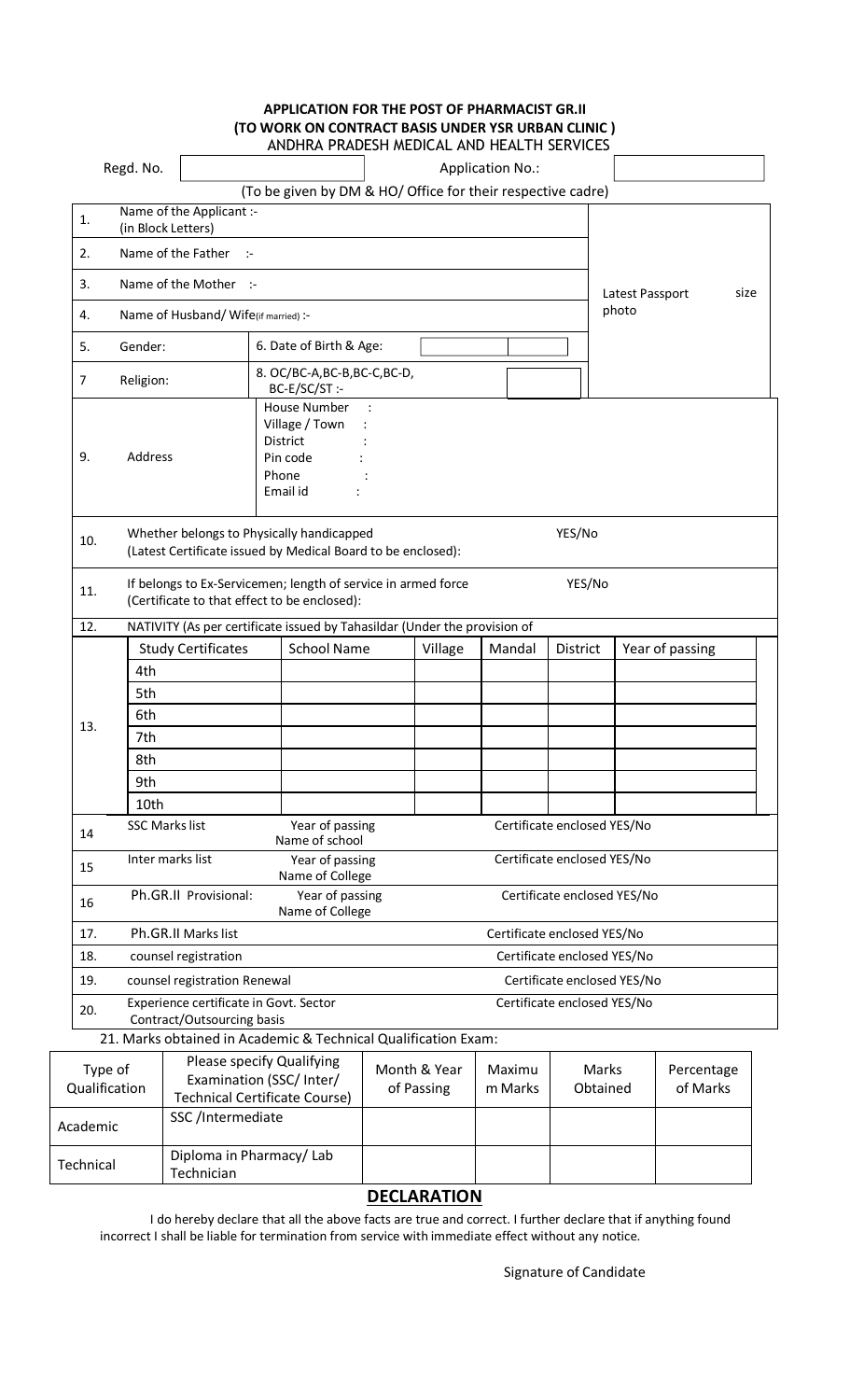#### **REQUIRED DOCUMENTS**

| 1.  | Filled in Application Form                                                                                                                                                   |  |  |  |
|-----|------------------------------------------------------------------------------------------------------------------------------------------------------------------------------|--|--|--|
| 2   | Attested copy of latest Caste Certificate                                                                                                                                    |  |  |  |
| 3.  | Attested copy of marks memo of SSC or equivalent certificate<br>(for Date of<br>Birth & marks)                                                                               |  |  |  |
| 4   | Attested copies of study certificates from Class IV to Class X where the candidate<br>studied                                                                                |  |  |  |
| 5   | Attested copy of latest Nativity certificate issued by Tahasildar (Under the provision of<br>G.O.Ms.No.3 Social Welfare (Tribal Welfare Edn.II) Department Dated: 10-01-2000 |  |  |  |
| 6.  | Attested copy of Pharmacy Course Certificate of qualifying<br><b>Technical Examination</b>                                                                                   |  |  |  |
| 7.  | Attested copy of Intermediate Marks Memo / Academic qualifying examination<br>marks memo                                                                                     |  |  |  |
| 8.  | Attested copy of Latest Physically Handicapped certificate (if applicable)                                                                                                   |  |  |  |
| 9   | Attested copy of Latest Ex-Servicemen certificate (if applicable)                                                                                                            |  |  |  |
| 10. | Attested copy of Para Medical Board counsel registration certificate enclosed                                                                                                |  |  |  |
| 11. | Attested copy of Para Medical Board renewal certificate enclosed                                                                                                             |  |  |  |
| 12  | Experience certificate in AP Govt. sector (Contract/Outsourcing basis)                                                                                                       |  |  |  |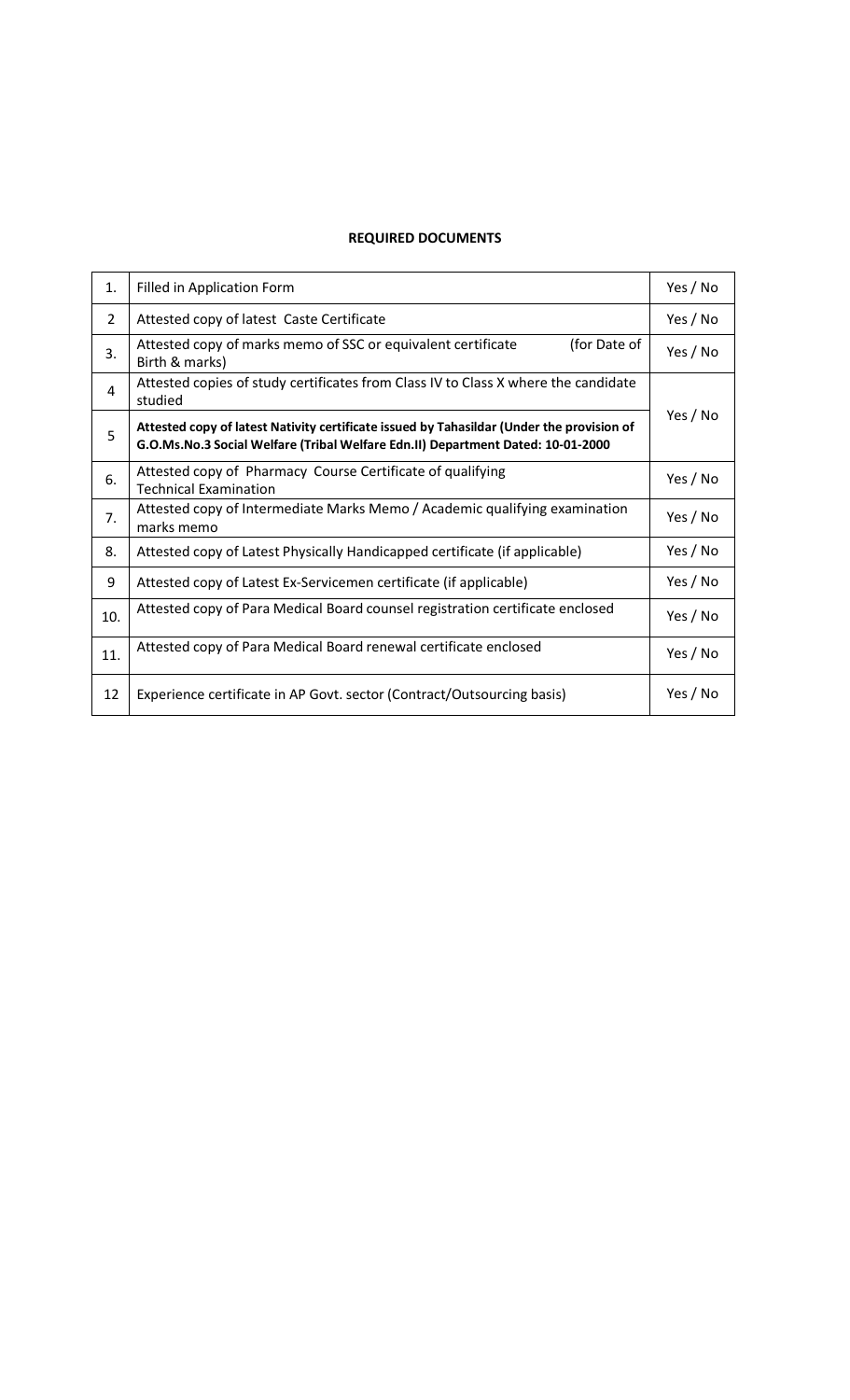OFFICE OF THE COMMISSIONER, HEALTH & FAMILY WELFARE & MISSION DIRECTOR, NATIONAL HEALTH MISSION, A.P.

#### Rc.No.111/SPMU-NUHM/2020

 $\overline{2}$ 

Sul

 $1 - 12$ 

## Date: 01/12/2021

- Sub:- NUHM Filling up of Pharmacists Grade-II by adjusting 104 surplus and Filling up of remaining posts through DSC to work in YSR Urban Clinics-Orders - Issued.
- Ref :- 1. Covid Instant order 76 dated 08.08.2020
	- 2. G.O.Rt.No.686, HM&FW (D1) Dept., dt.09.11.2020
	- 3. GO RT No.367, HMFW (D1) Dept dated 12.07.2021
	- 4. GO RT No.142, HMFW (B1) Dept dated 17.11.2021
	- 5. Note orders of efile No. HMF04-26022(33)/111/2021-NUHM CHFW with computer No.1455533

It is to inform that vide reference 4<sup>th</sup> cited, Government has sanctioned 560 pharmacists in all UPHCs and also accorded permission to the Commissioner, Health & Family Welfare to notify the vacancies duly reviewing the actual number of 104 surplus pharmacist grade-II working as on date to be adjusted on Contract basis through District Selection Committee.

Further to inform that as per the information received from the District Medical & Health Officers, there are 253 Pharmacists are working in districts under 104 surplus pool. The district wise Pharmacists to be adjusted from 104 surplus and to be filled through District Selection Committee are as follows :

|                | <b>District</b>      | Pharmacists Grade-II |          |                                                 |  |  |  |
|----------------|----------------------|----------------------|----------|-------------------------------------------------|--|--|--|
| S.No           |                      | Sanctioned           | surplus  | To be adjusted from 104 To be filled-up through |  |  |  |
| 1              | Srikakulam           | 16                   | 16<br>A. | <b>DSC</b>                                      |  |  |  |
| $\overline{2}$ | Vizianagaram         | 20                   | 13       | $\Omega$                                        |  |  |  |
| 3              | Visakhapatnam        | 81                   | 22       |                                                 |  |  |  |
| $\overline{4}$ | East Godavari        | 41                   | 25       | 59                                              |  |  |  |
| 5              | <b>West Godavari</b> | 34                   | 19       | 16                                              |  |  |  |
| 6              | <b>Krishna</b>       | 63                   | 13       | 15                                              |  |  |  |
| 7              | Guntur               | 82                   | 21       | 50                                              |  |  |  |
| 8              | Prakasam             | 25                   |          | 61                                              |  |  |  |
| 9              | Nellore              | 37                   | 22       | 3                                               |  |  |  |
| 10             | Chittoor             | 37                   | 18       | 19                                              |  |  |  |
| 11             | Kadapa               | 36                   | 11       | 26                                              |  |  |  |
| 12             | Ananthapuram         | 44                   | 26       | 10                                              |  |  |  |
| 13             | Kurnool              | 44                   | 23       |                                                 |  |  |  |
| <b>Total</b>   |                      |                      | 24       | 21                                              |  |  |  |
|                |                      | 560                  | 253      | 20                                              |  |  |  |
|                |                      |                      |          | 307                                             |  |  |  |